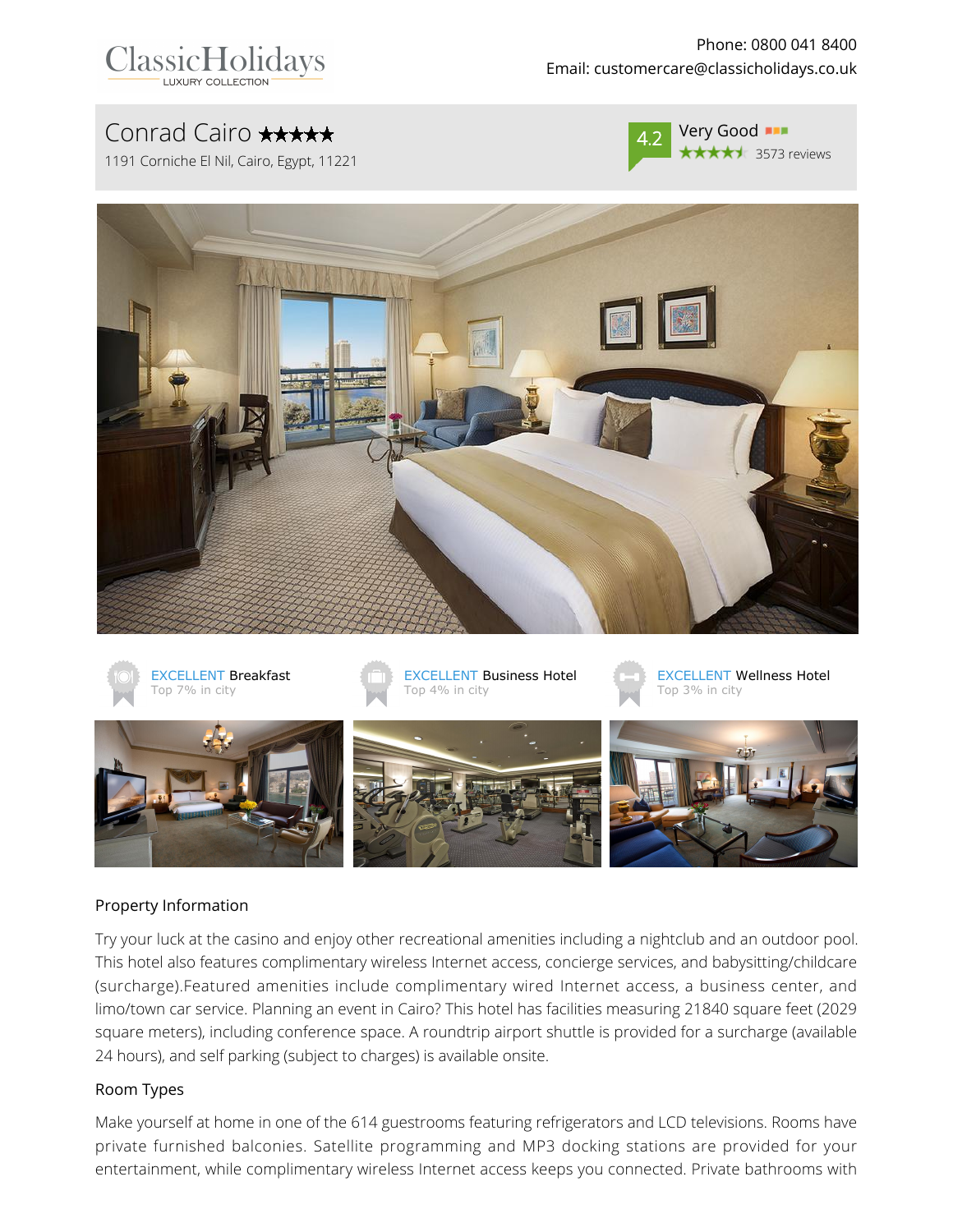separate bathtubs and showers feature deep soaking bathtubs and designer toiletries.

#### Dining Facilities

Enjoy Mediterranean cuisine at Solana Restaurant, one of the hotel's 7 restaurants, or stay in and take advantage of the 24-hour room service. Snacks are also available at the coffee shop/café. Relax with a refreshing drink from the poolside bar or one of the 4 bars/lounges. Buffet breakfasts are available daily from 6 AM to 11 AM for a fee.

#### **Activities**

Distances are displayed to the nearest 0.1 mile and kilometer.

Sports Center Gezirah Sporting Club - 1.5 km / 1 mi Aquarium Grotto Garden - 2.6 km / 1.6 mi Egyptian Museum - 2.6 km / 1.6 mi Tahrir Square - 2.8 km / 1.7 mi Qasr El Nil Bridge - 2.8 km / 1.7 mi American University of Cairo - 3 km / 1.9 mi Abdin Palace - 4 km / 2.5 mi Cairo Opera House - 4.2 km / 2.6 mi Museum of Islamic Art - 4.4 km / 2.7 mi Cairo Tower - 4.4 km / 2.7 mi Midan Hussein Mosque - 4.9 km / 3.1 mi Giza Zoo - 5.7 km / 3.5 mi Al-Azhar University - 5.7 km / 3.5 mi Khan el-Khalili - 5.8 km / 3.6 mi Orman Botanical Gardens - 6.3 km / 3.9 mi The nearest airports are: Cairo Intl. Airport (CAI) - 22.2 km / 13.8 mi Giza (SPX-Sphinx Intl.) - 46.7 km / 29 mi The preferred airport for Conrad Cairo is Cairo Intl. Airport (CAI). Surrounding Area

## With a stay at Conrad Cairo, you'll be centrally located in Cairo, within a 5-minute drive of Egyptian Museum and Tahrir Square. This 5-star hotel is 2.2 mi (3.6 km) from American University of Cairo and 3.3 mi (5.3 km) from Cairo Tower.

### Note

Extra-person charges may apply and vary depending on property policy.

Government-issued photo identification and a credit card, debit card, or cash deposit may be required at check-in for incidental charges.

Special requests are subject to availability upon check-in and may incur additional charges. Special requests cannot be guaranteed.

- -The name on the credit card used at check-in to pay for incidentals must be the primary name on the guestroom reservation.
- -This property advises that enhanced cleaning and guest safety measures are currently in place.
- -Disinfectant is used to clean the property; commonly-touched surfaces are cleaned with disinfectant between stays; bed sheets and towels are laundered at a temperature of at least 60°C/140°F.
- -Personal protective equipment, including masks and gloves, will be available to guests.
- -Social distancing measures are in place; staff at the property wear personal protective equipment; periodic temperature checks are conducted on staff; temperature checks are available to guests; guests